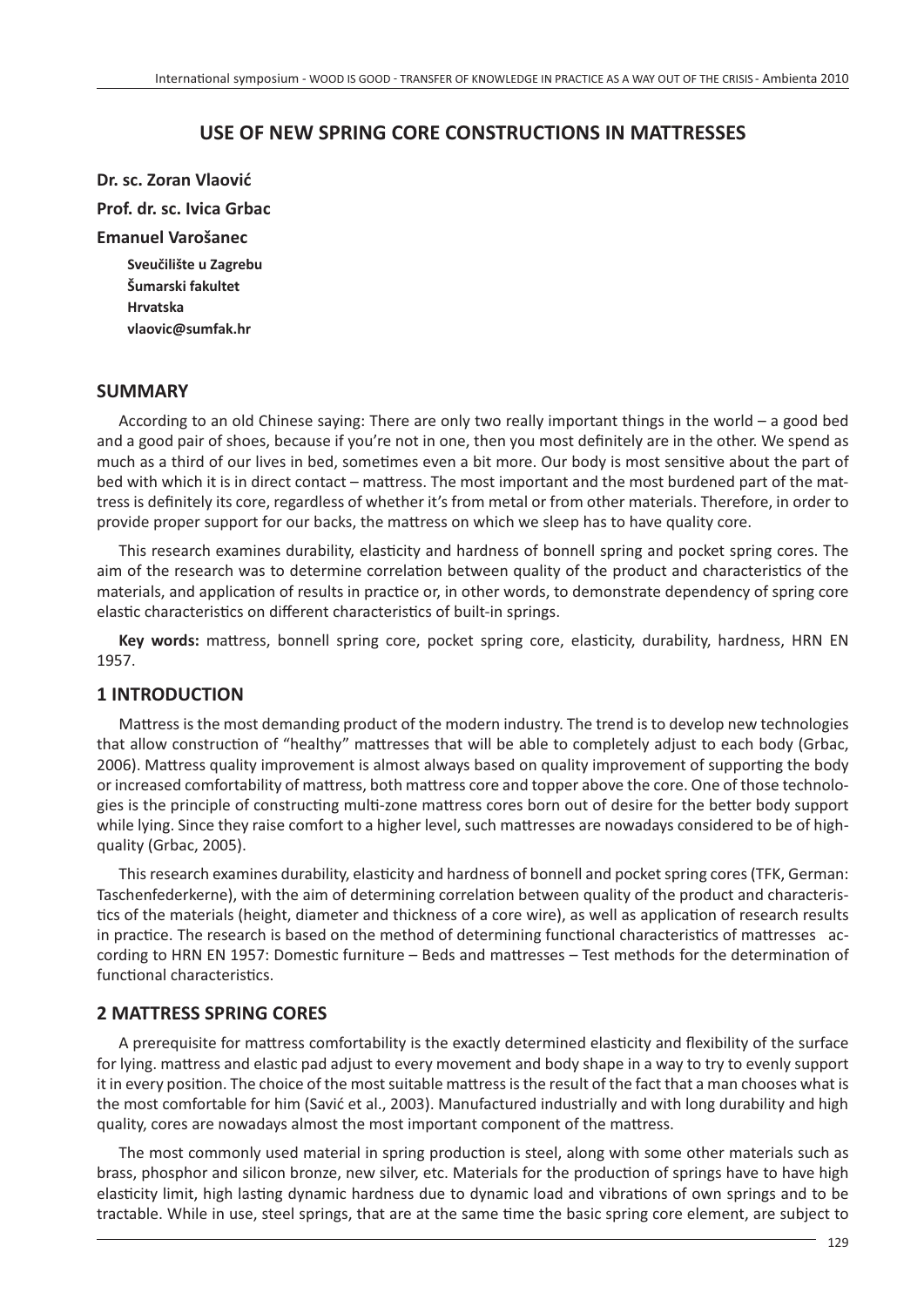high static and dynamic loads of short-term or longer durability. Due to that, springs must have lasting elasticity, as well as enough plasticity to allow wire to be flexed and intertwined during core construction. Deformation of the core has to be mild and not too big (Fig. 1).



Figure 1. Comparison of bonnell and pocket (TFK) spring characteristics

Classic spring is determined by wire thickness, coil number, diameter of the upper, middle and lower ring. Springs are smeared with agents that ensure better lying of the appropriate materials, protect from corrosion and ensure noiseless use. Certain inner strains that remain within springs after production are the result of deformation of the cold wire. Those strains are eliminated by annealing on the temperature of 200-300 °C. Spring quality is the ability of the springs not to take on permanent deformation as long as possible while being affected by the force (Ivoš, 1997).

# **3 MATERIALS AND METHODS**

#### **3.1 Samples**

The research was conducted on six samples in total, from which four were bonnell spring cores and two were pocket spring cores. Their characteristics (and manufacturer) differentiated them. Codes were subscribed to samples. Letters in sample code (A, B and C) indicate differences in spring characteristics, and numbers (1 and 2) indicate different manufacturers.

Sample A1\_BNL was bonnell spring core with dimensions 1920×820×150 mm (with spring wire thickness of 2.2 mm and declared spring height 150 mm with 5 coils, while in the core there were 192 springs in 24 rows and 8 columns). The core was of standard design, one-zone and without steel framework (Fig. 2).





**Figure 2. Sample A1\_BNL Figure 3. Sample A2\_BNL**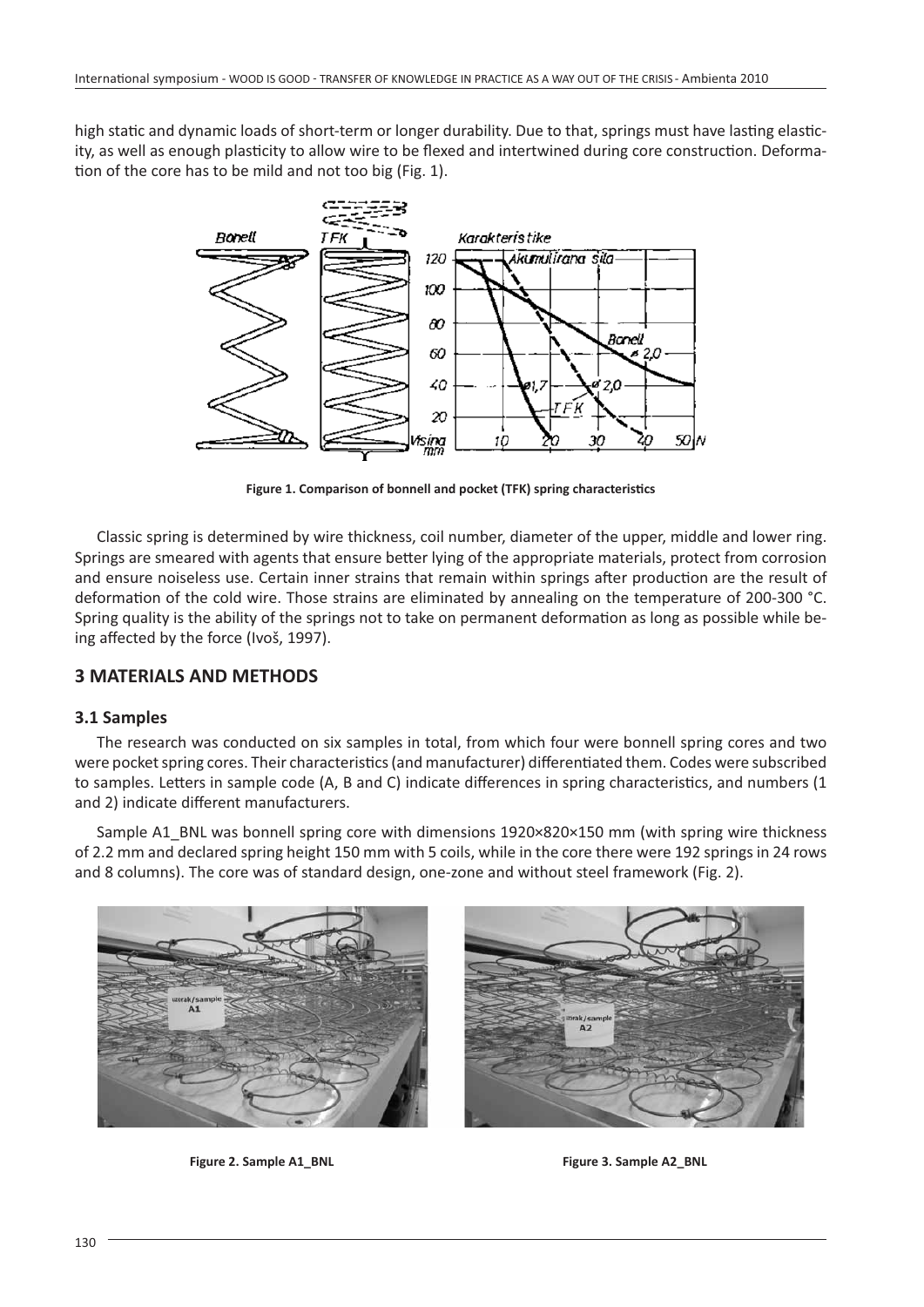Sample A2\_BNL was bonnell spring core with dimensions 1920×820×150 mm (2.2 mm / 150 mm / 6 coils / 24×8=192 springs). The core design is standard, one-zone and without steel framework. Difference between the core A1\_BNL and A2\_BNL was in number of spring coils and manufacturer (Fig. 3).

Sample B1\_BNL was bonnell spring core with dimensions 1920×820×150 mm (2.4 mm / 150 mm / 5 coils /24×8=192 springs). Design is standard, one-zone and without steel framework (Fig. 4).





Sample B2\_BNL was bonnell spring core with dimensions 1920×820×150 mm (2.4 mm / 150 mm / 6 coils / 24×8=192 springs). Design is standard, one-zone, and without steel framework (Fig. 5). Difference between samples B1\_BNL and B2\_BNL was in number of spring coils and manufacturer.

In other words, samples A1 and B1 differ from samples A2 and B2 (except in manufacturer) in number of spring coils (the former have five coils, and the latter six coils), while samples A (2.2 mm) differ from samples B (2.4 mm) in spring wire thickness.

Sample C1\_TFK was pocket spring core with dimensions 1890×780×120 mm (1.8 mm / 120 mm / 32×13=416 springs). The core has one steel framework in the middle of spring height which was connected to springs with metal joints. Pockets were made from unwoven textile and glued together (Fig. 6).



**Figure 6. Sample C1 TFK Figure 7. Sample C2 TFK** 

Sample C2\_TFK was pocket spring core with dimensions 1890×780×120 mm (1.8 mm / 120 mm / 32×13=416 springs). The core has one steel framework on the lower side which is connected to springs with metal joints. Pockets were made from unwoven textile and glued together (Fig. 7). These two samples differ in the core framework design and manufacturers.

# **3.2 Research method**

The research is based on the test from the standard HRN EN 1957: Domestic furniture  $-$  Beds and mattresses – Test methods for the determination of functional characteristics. The standard describes methods for determining durability, elasticity and hardness of the mattress, and all types of beds equipped with mat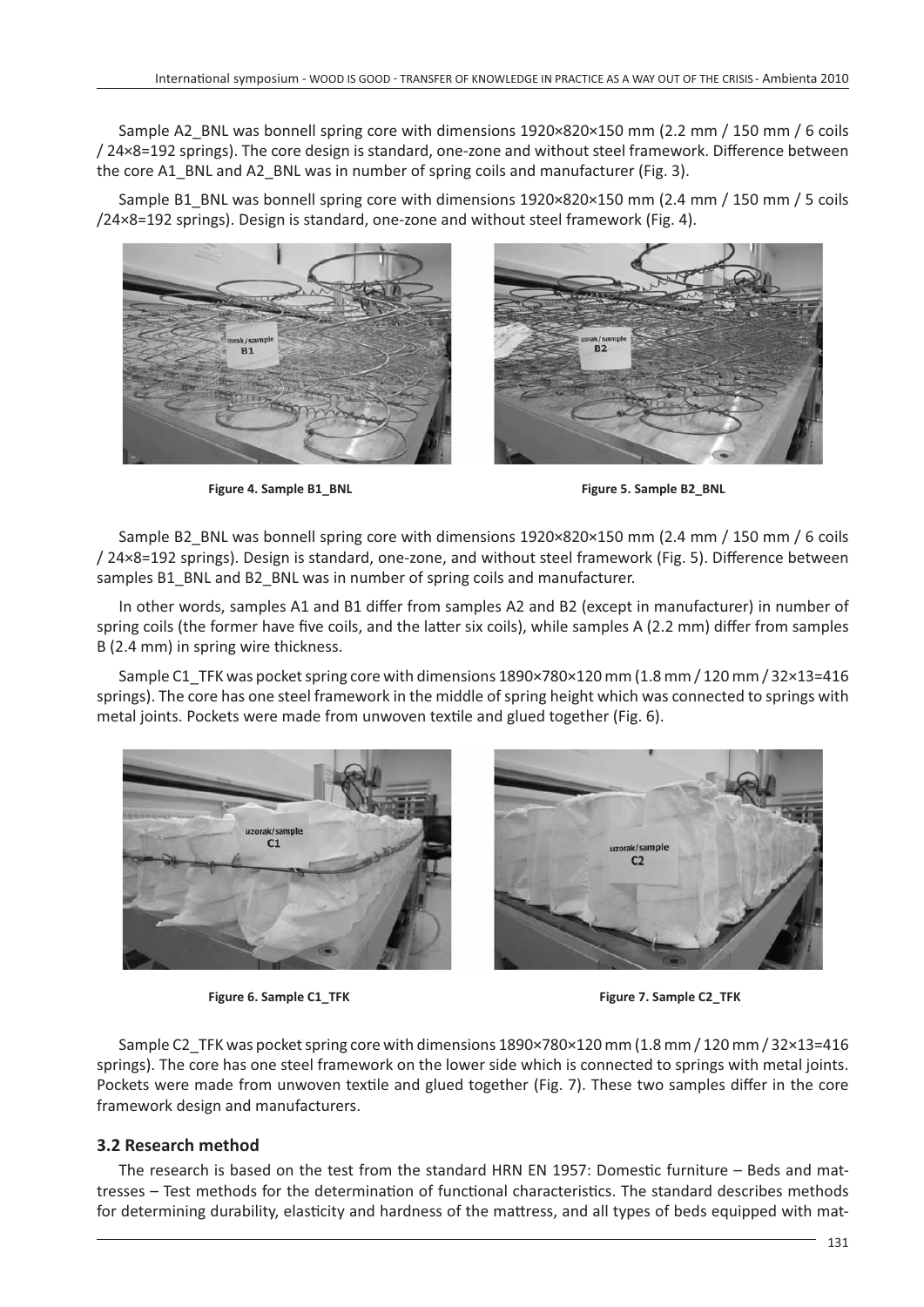tresses, except for the water, air and children beds. Testing mechanical properties of the wires from which springs were built wasn't subject of this research. All tests were conducted in the Laboratory for furniture of the Faculty of Forestry with modern, computer-controlled devices (Fig. 8).



**Figure 8. Device for determining mattress durability and elasticity** 

Details regarding conditioning, tolerance, shapes and design of the loading pads, procedures and manners of measurement, as well as testing sequence can be found in the above mentioned standard. After the initial conditioning in the prescribed conditions, sample is tested in laboratory conditions, and testing begins with height measurement.

Spring core height was measured with device for determining elasticity by measuring distance of loading pad from the base on which core was put while under the acting force of only 0.5 N. Measurement was repeated few times in order to obtain more correct results (Fig. 9).



Figure 9. Display of measurement of height on the elasticity determining module

After determining height, before the testing itself (zero testing), sample elasticity was measured, followed by durability test.

Durability test is performed by rolling, and it simulates load caused by the long-term use. Roller is set in the direction of the longitudinal axis of the mattress and it moves on the surface with the help of electric drive (Fig. 10). The amplitude of the roller axis motion is 50 cm, and rolling frequency was 18 cycles per minute. After 100 initial rolling cycles, sample is again conditioned for at least five hours, and sample height and elasticity are measured again after 100 cycles.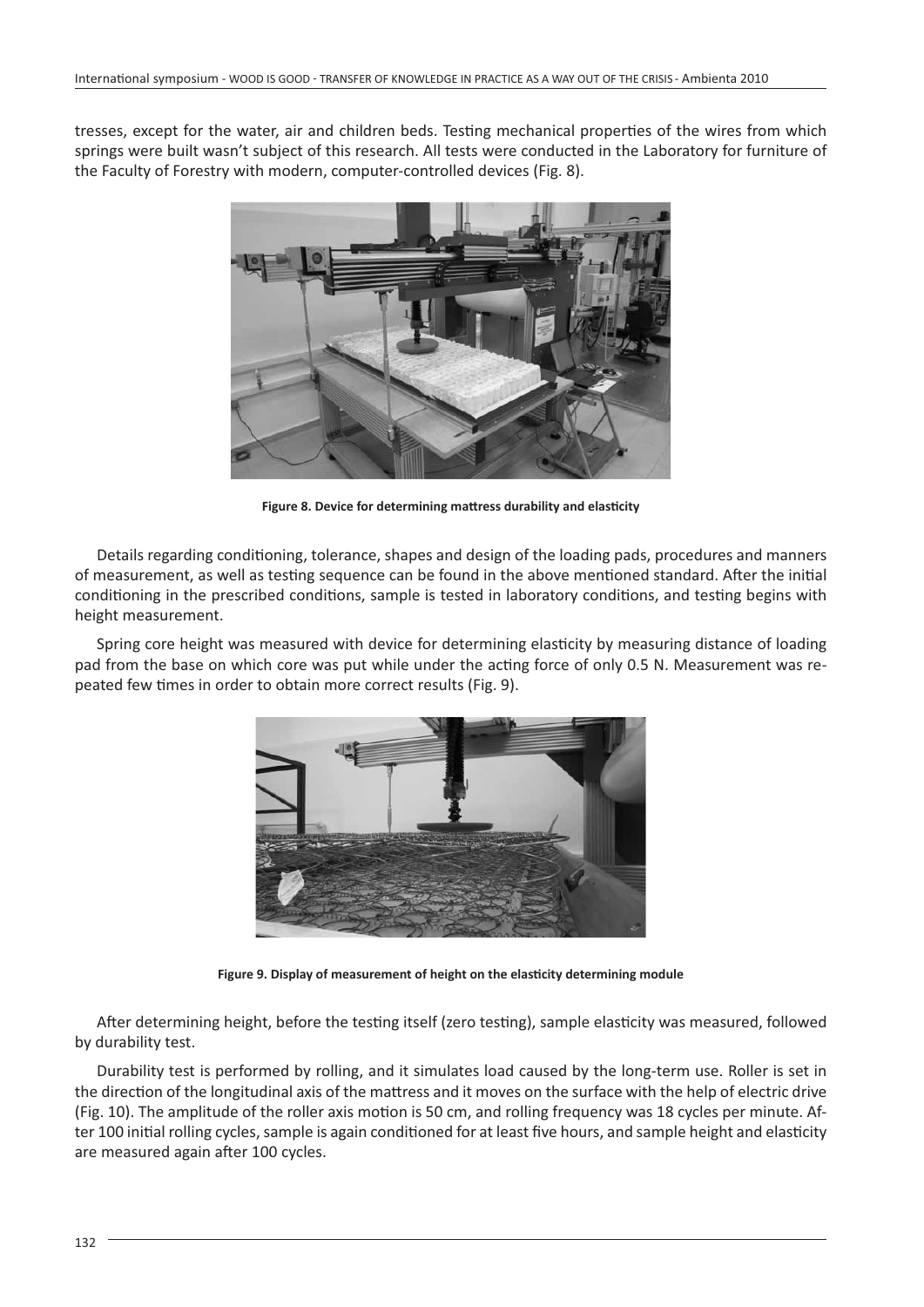

**Figure 10. Device in sample C2\_TFK rolling procedure**

Hardness value (H) is measured with the module built in the rolling device and consists of hard bracket on which, via pressure body that is driven by electromotor and computer controlled, the force of 0 to 1000 N is acted upon the spring coil centre (Fig. 11). Elasticity determining process is prescribed by the norm. During the measuring process computer uses collected data of relation between force and deflection to make load/ deflection curve.



**Figure 11. Hardness measurement – impressing pad into the sample**

The norm prescribes obligatory hardness measurement after the initial 100 cycles and after the 30000 cycles, after the testing. However, if necessary, inter-measurements are allowed, which was the case in this testing. In order to get more data and visual control of the cores during testing, five inter-measurements were conducted, approximately every 2200 cycles (which corresponded to time span of 2 hours). It should be mentioned that the entire cycle of quality testing lasts 27 hours and that time span includes working of devices during the night. Therefore, besides basic measurements before starting and after 100 and 30000 cycles, inter-measurements were additionally taken after 2260, 4420 and 6580 cycles before night work and after 24580 and 26740 cycles during the next day. During rolling, core was inserted in textile cover to prevent roller damage, and during height and hardness measurement, it was taken out of the cover. In addition to the said, the norm includes a method for firmness rating (Hs) which is determined on the basis of measured hardness value obtained in sample testing. Spring cores height and elastic characteristics measurement was made with the help of industrial software program LabMaster, ver. 2.3.4. Obtained data were later processed with MS Excel program.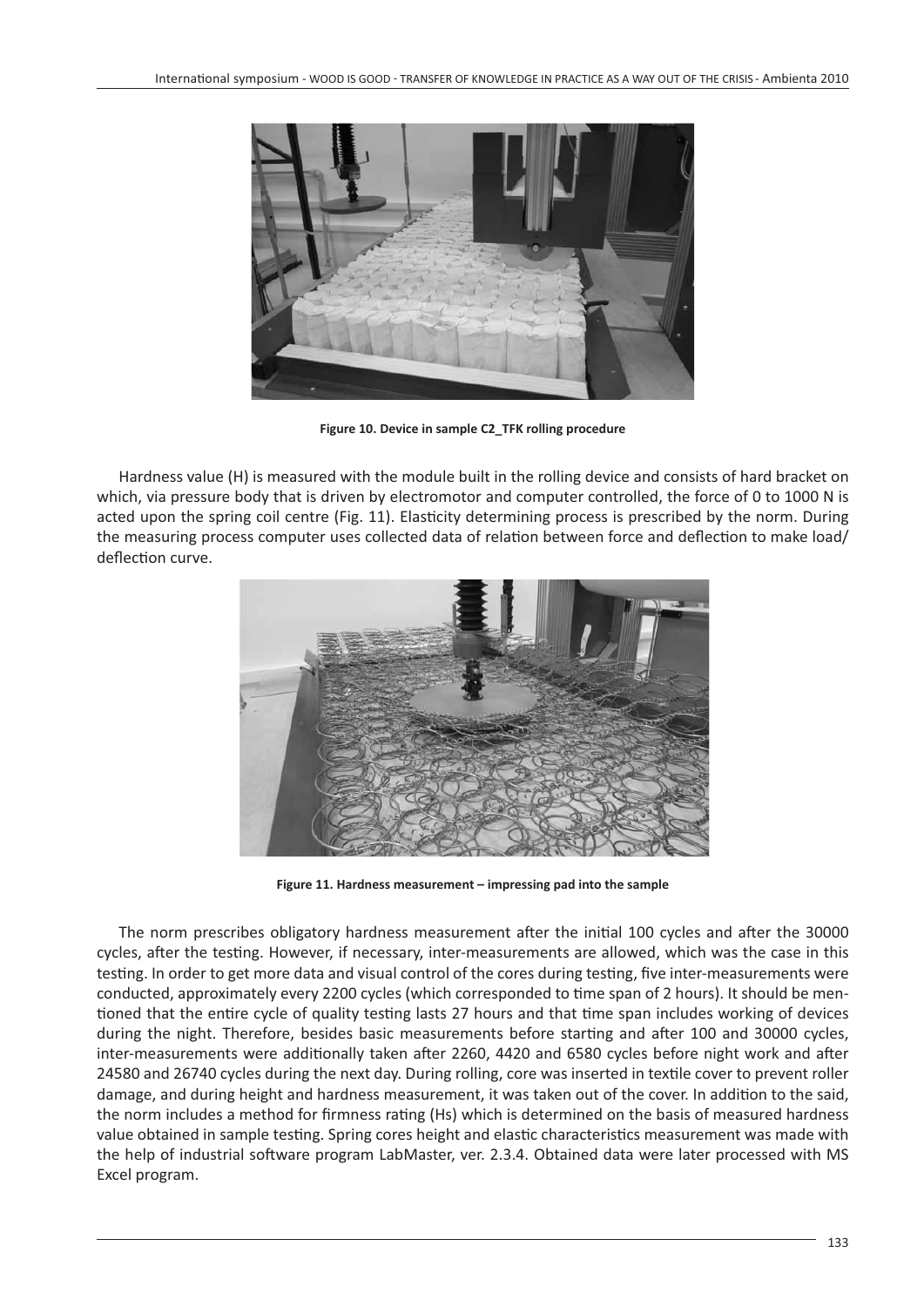# **4 RESEARCH RESULTS**

The results obtained in the research are summarized in Table 1. Since the paper is limited, results of intermeasurements are left out. However, it should be mentioned that, although not statistically processed, among them there were no significant changes. All the results can be found in the original paper (Varošanec, 2010).

Table 1 show measured core heights, all the parameters obtained by hardness measurement and, finally, firmness of each core before all the exposures to dynamic loads, after 100 and 30000 cycles.

| Sample                 | Measured<br>core height                                                     | C1    | C <sub>2</sub> | C <sub>3</sub> | H<br>[N/mm]                               | A<br>$[mm^2]$ | К       | Hs  |
|------------------------|-----------------------------------------------------------------------------|-------|----------------|----------------|-------------------------------------------|---------------|---------|-----|
| A1_BNL-0               | 158                                                                         | 7,35  | 6,40           | 7,56           | 7,10                                      | 13138,56      | 1849,53 | 5,1 |
| A2_BNL-0               | 155                                                                         | 6,42  | 6,89           | 7,40           | 6,91                                      | 14820,74      | 2146,20 | 5,7 |
| B1_BNL-0               | 151                                                                         | 10,12 | 10,67          | 10,94          | 10,58                                     | 9728,01       | 919,56  | 2,5 |
| B2_BNL-0               | 159                                                                         | 7,86  | 8,59           | 8,89           | 8,45                                      | 12345,86      | 1461,65 | 4,1 |
| C1 TFK-0               | 130                                                                         | 5,14  | 4,88           | 5,67           | 5,23                                      | 18348,93      | 3509,34 | 8   |
| C2_TFK-0               | 141                                                                         | 15,42 | 12,12          | 8,58           | 12,04                                     | 10819,70      | 898,65  | 2,4 |
| A1_BNL-100             | 156                                                                         | 7,62  | 8,10           | 8,14           | 7,95                                      | 13137,21      | 1651,97 | 4,6 |
| A2 BNL-100             | 153                                                                         | 6,73  | 7,12           | 7,22           | 7,03                                      | 14805,25      | 2107,63 | 5,7 |
| <b>B1 BNL-100</b>      | 148                                                                         | 8,58  | 9,24           | 10,21          | 9,34                                      | 11318,90      | 1211,42 | 3,4 |
| <b>B2_BNL-100</b>      | 158                                                                         | 7,20  | 7,73           | 8,16           | 7,70                                      | 13396,96      | 1740,50 | 4,8 |
| C1_TFK-100             | 122                                                                         | 5,09  | 4,98           | 4,93           | 5,00                                      | 18834,78      | 3767,60 | 8,2 |
| C2_TFK-100             | 138                                                                         | 11,97 | 9,89           | 7,75           | 9,87                                      | 11101,76      | 1124,80 | 3,1 |
| A1_BNL-                | 152                                                                         | 7,17  | 8,16           | 8,32           | 7,88                                      | 13155,08      | 1668,62 | 4,6 |
| A2_BNL-                | 151                                                                         | 6,77  | 6,66           | 7,52           | 6,98                                      | 14324,03      | 2051,32 | 5,5 |
| B1_BNL-                | 147                                                                         | 10,18 | 10,66          | 11,20          | 10,68                                     | 9684,03       | 906,93  | 2,5 |
| B2_BNL-                | 156                                                                         | 8,30  | 9,03           | 9,68           | 9,00                                      | 11867,56      | 1318,23 | 3,7 |
| $C1$ <sub>_TFK</sub> - | 124                                                                         | 4,29  | 4,97           | 4,29           | 4,51                                      | 20033,75      | 4438,71 | 8,8 |
| C <sub>2_TFK-</sub>    | 135                                                                         | 14,17 | 11,17          | 7,24           | 10,86                                     | 12082,87      | 1112,36 | 3,1 |
| Note:                  | C1 - slope at 210 N load                                                    |       |                |                | K - coef. calculated from load/deflection |               |         |     |
|                        | C2 - slope at 275 N load                                                    |       |                |                | H - hardness value                        |               |         |     |
|                        | C3 - slope at 340 N load                                                    |       |                |                | Hs - firmness rating                      |               |         |     |
|                        | A - area under load/deflection curve (under the load curve from 0 to 450 N) |       |                |                |                                           |               |         |     |

Table 1. Aggregated data of the samples A, B and C before testing and after 100 and 30000 cycles

Figures 12 to 14 show load/deflection curves of all the cores before testing and after 100 and 30000 cycles. It is interesting to note that TFK cores (C-samples) keep their interrelation from beginning until end while elasticity curves of bonnell cores (A- and B-samples) change their position with regard to the other.



Figure 12. Load/deflection curves of all samples before rolling test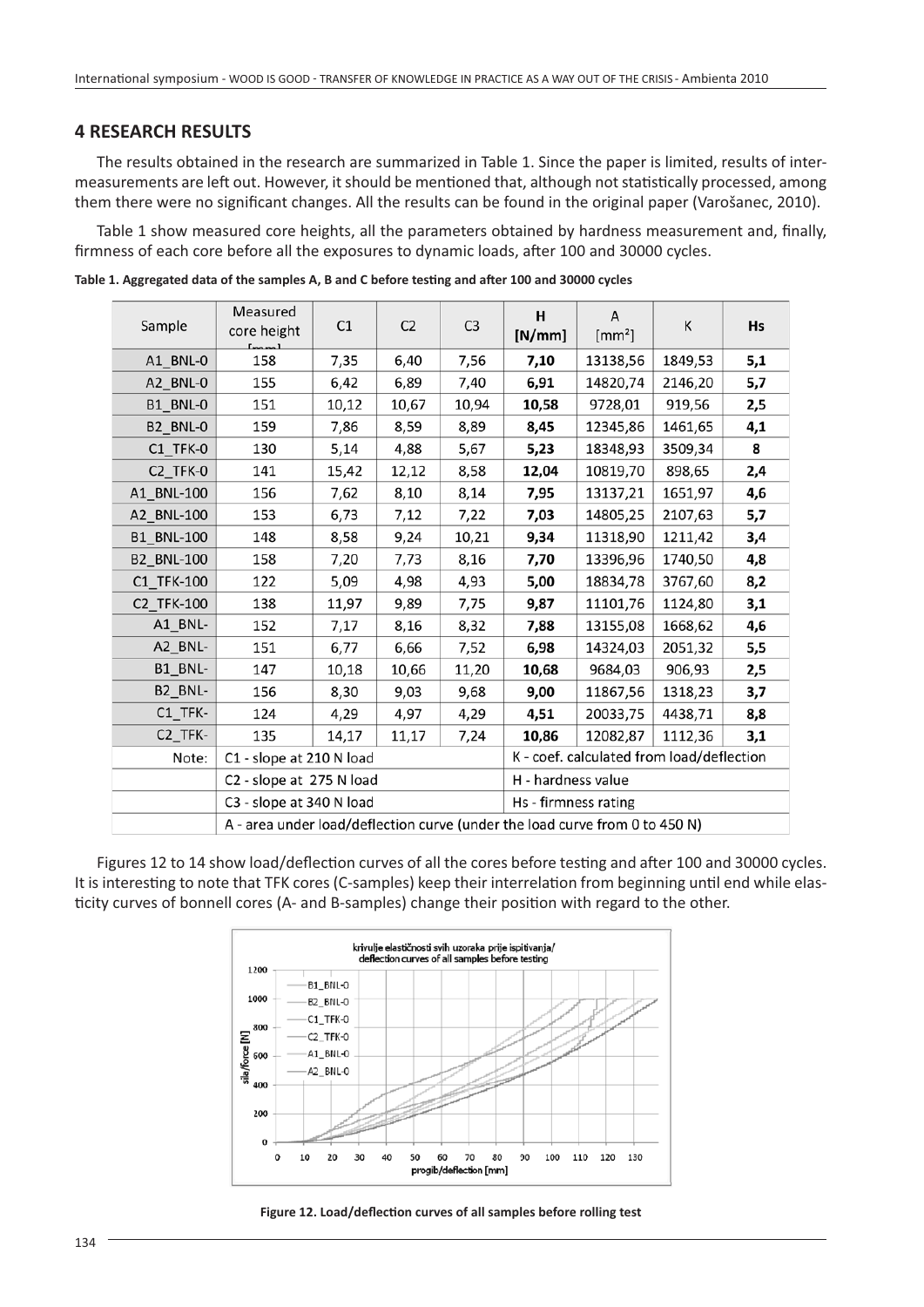

Figure 13. Load/deflection curves of all samples after 100 rolling cycles



Figure 14. Load/deflection curves of all samples after 30000 rolling cycles

Columns H and Hs in table 2 show values of hardness and firmness of all samples that were included in the research. Comparison of the samples A1\_BNL, A2\_BNL, B1\_BNL and B2\_BNL shows that A2\_BNL has the lowest and B1\_BNL the highest hardness value after 30000 cycles. Comparison of A-samples shows that between them there is no big difference in hardness value after 100 and 30000 cycles, and the same applies to B-samples.

Comparison of their firmness rating (Hs is expressed with a number from 1 to 10, less is firmer) after 30000 cycles leads to the conclusion that the sample A2\_BNL is the softest, while the sample B1\_BNL is the firmest. Comparison of the samples A1\_BNL and A2\_BNL between themselves notes that the sample A1\_BNL is firmest, but their values after the first 100 and final 30000 cycles haven't significantly changed, while firmness relations remained the same. Among B-samples, B1\_BNL is firmer, and the change of firmness rating is somewhat more pronounced than among A-samples, while the relations here too remained the same.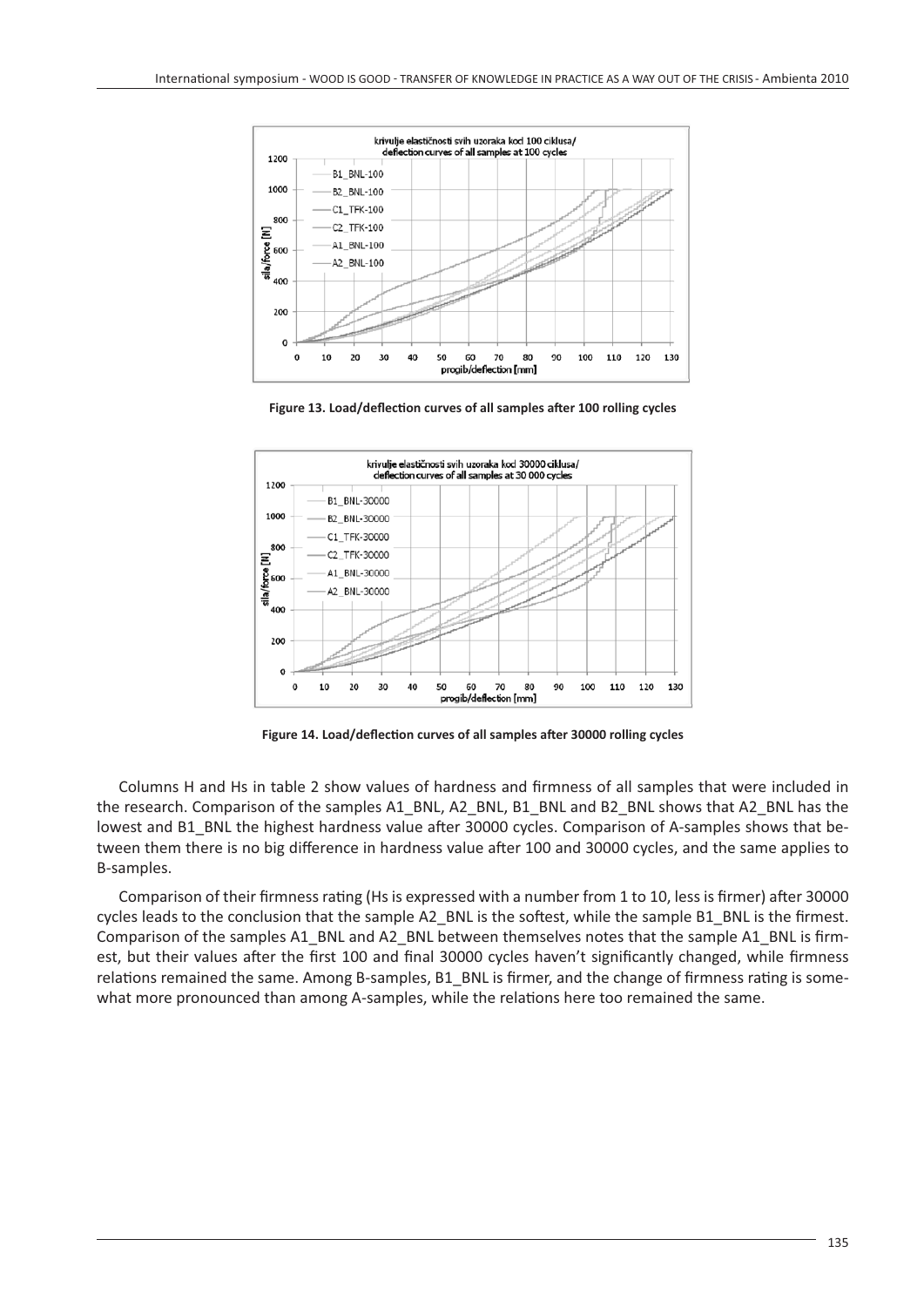|                    |                       | Hardness value<br>(H) | <b>Firmness rating</b><br>(Hs) |         |  |  |  |
|--------------------|-----------------------|-----------------------|--------------------------------|---------|--|--|--|
| Sample             | 100                   | 30000                 | 100                            | 30000   |  |  |  |
|                    | cycles                | cycles                | cycles                         | cycles  |  |  |  |
| A1 BNL             | 7,95                  | 7,88                  | 4,6                            | 4,6     |  |  |  |
| A2 BNL             | 7,03                  | 6,98                  | 5,7                            | 5,5     |  |  |  |
| B1_BNL             | 9,34                  | 10,68                 | 3,4                            | $2,5*$  |  |  |  |
| B <sub>2_BNL</sub> | 7,70                  | 9,00                  | 4,8                            | 3,7     |  |  |  |
| C1 TFK             | $5,00*$               | $4,51*$               | $8,2**$                        | $8,8**$ |  |  |  |
| C2 TFK             | $9,87**$              | 10,86**               | $3,1*$                         | 3,1     |  |  |  |
|                    |                       | (less is firmer)      |                                |         |  |  |  |
| Note:              | * the lowest values   |                       |                                |         |  |  |  |
|                    | ** the highest values |                       |                                |         |  |  |  |

Table 2. Display of hardness value (H) and firmness rating (Hs) of all samples after 100 and 30000 cycles

Height loss is calculated from the value of core height after 100 and 30000 cycles. The lowest value of height loss has sample B1\_BNL (0.5 mm), and the highest sample A1\_BNL (3.17 mm). Comparison among them shows that sample A2\_BNL (1.58 mm) has lower value of height loss than A1\_BNL, while among Bsamples sample B2\_BNL has higher height loss (2.56 mm). Sample C1\_TFK has height loss of 1.60 mm, and C2\_TFK of 2.68 mm.

From data on hardness value and firmness of samples C1\_TFK and C2\_TFK it is obvious that sample C1\_TFK has twice as low hardness than sample C2\_TFK, and in regard of their firmness, sample C2\_TFK is much firmer than sample C1\_TFK. Value of hardness after 100 and 30000 cycles isn't significantly different in relation to other samples, and the same is true for their firmness (table 2).

Height loss of sample C2\_TFK is higher than sample C1\_TFK, which is due to different characteristics of each sample. Besides few slightly torn pockets on sample C1\_TFK, no specific damage occurred in these types of samples.

Comparison of results of all A, B and C samples would show that the highest value of hardness has sample C2\_TFK, and the lowest C1\_TFK. Considering value of firmness rating, sample B1\_BNL is the firmest, and sample C1\_TFK is the softest. Height loss is the highest in sample A1\_BNL, while it is the lowest in sample B1\_BNL. Regarding durability of samples, samples C1\_TFK and C2\_TFK are, therefore, better than the rest because no core damages occurred after test ended, while other samples experienced damages such as breakage of springs or spiral wires.

It is here appropriate to mention that researches (Savić et al., 2003) on parallel tests on mattresses conducted according to the previous HRN and current HRN EN standards have shown that values of height loss are significantly lower under the methods of the current HRN EN, and that, according to the endurance test method, testing pursuant to HRN EN corresponds to the high quality degree (QII) from the old HRN.

#### **5 CONCLUSIONS**

The aim of the research was to explore characteristics of cores for mattresses construction and to determine which core system is more durable with regard to different characteristics, which is their height loss value, firmness and hardness in comparison within type and comparison with the examined types.

Based on the conducted researches and measurements of bonnell cores and pocket spring cores characteristics, the following conclusions can be made:

• Hardness value: By observing hardness value relations of all bonnell and pocket spring cores samples, it can be concluded that the sample with pocket spring core with wire thickness of 1.8 mm and steel framework on the bottom/end of springs (C2\_TFK) has the highest value of hardness value after the initial 100 and final 30000 cycles, while the sample with pocket spring core with wire thickness of 1.8 mm and steel framework in the middle of the spring height (C1\_TFK) has the lowest value. Regarding other samples, their values